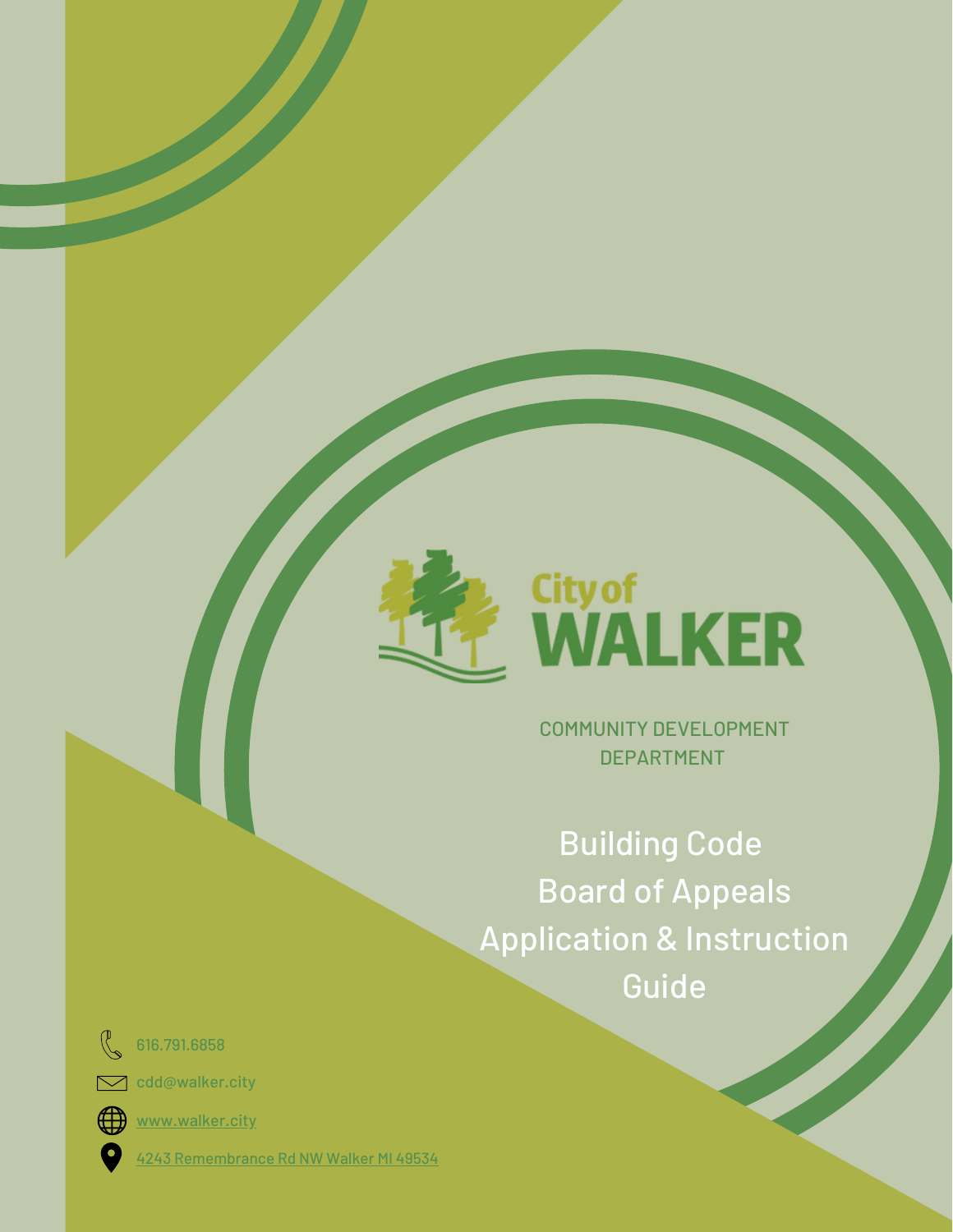

## **COMMUNITY DEVELOPMENT DEPARTMENT**

## **Building Code Board of Appeals Policies and Procedures**

- **MEETING DATE:** The meeting date for Building Code Board of Appeals hearings will be established when an application is received. Meetings will be held at Walker City Hall, 4243 Remembrance Rd N.W.
- **FEE:** Request for a hearing is \$250.00.
- **SITE PLAN:** The site plan will be submitted with the application. If the site plan is larger than 11" x 17" (11) copies of the site plan must be submitted with the application.
- **► PUBLIC NOTICE:** A request must be in the Community Development Department at least fifteen (15) days prior to the meeting date. Request will be submitted to the Grand Rapids Press. Notices of said meetings are mailed to all residents within a 300-foot radius of the property involved in the variance request.
- **APPLICANT** or a representative must attend this hearing to present the variance request.
- **APPEAL:** The owner of a building or structure or any other person may appeal a decision of the Building Official refusing to grant a modification to the provisions of this code covering the manner of construction or materials to be used in the erection, alteration, or repair of a building or structure to the Board of Appeals. Application for appeal may be made when it is claimed that: the true intent of this code or the rules legally adapted hereunder have been incorrectly interpreted, the provisions of this code do not fully apply, or an equally good or better form of construction can be used.

#### Section 125.1515 Michigan State Construction Code Act of 1972

#### **125.1515 Specific variance from code; requirements; breach of condition; permissible variance.**

Sec.15. (1) After a public hearing a board of appeals my grant a specific variance to a substantive requirement of the code if the literal application of the substantive requirement would result in an exceptional, practical difficulty to the applicant, and if both of the following requirements are satisfied.

(a) The performance of the particular item or part of the building or structure with respect to which the variance granted shall be adequate for its intended use and shall not substantially deviate from performance required by the code of that particular item or part for the health, safety and welfare of the people of this state.

(b) The specific condition justifying the variance shall be neither so general nor recurrent in nature as to make an amendment of the code with respect to the condition reasonably practical or desirable.

(2) A board of appeals my attach in writing any condition in connection with the granting of a variance that in its judgment is necessary to protect the health, safety and welfare of the people of this state. The breach of a condition shall automatically invalidate the variance and any permit, license and certificate granted on the basis of it. In no case shall more than minimum variance from the code be granted that is necessary to alleviate the exceptional, practical difficulty.